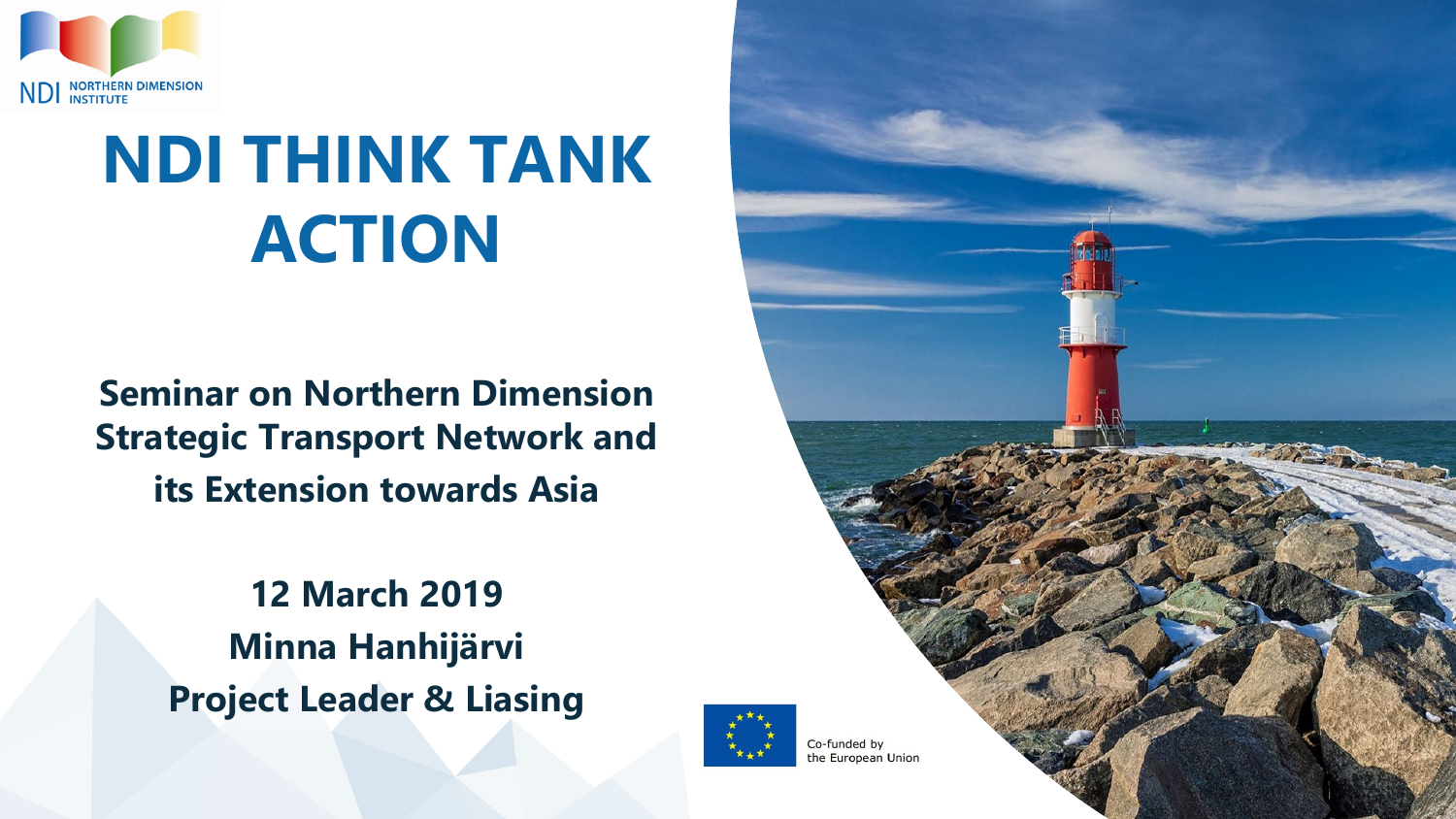





Co-funded by the European Union

### **1. Northern Dimension Institute (NDI)**

- **2. NDI THINK TANK ACTION**
- **3. ND FUTURE FORUMS & OUTCOMES**

### **Video**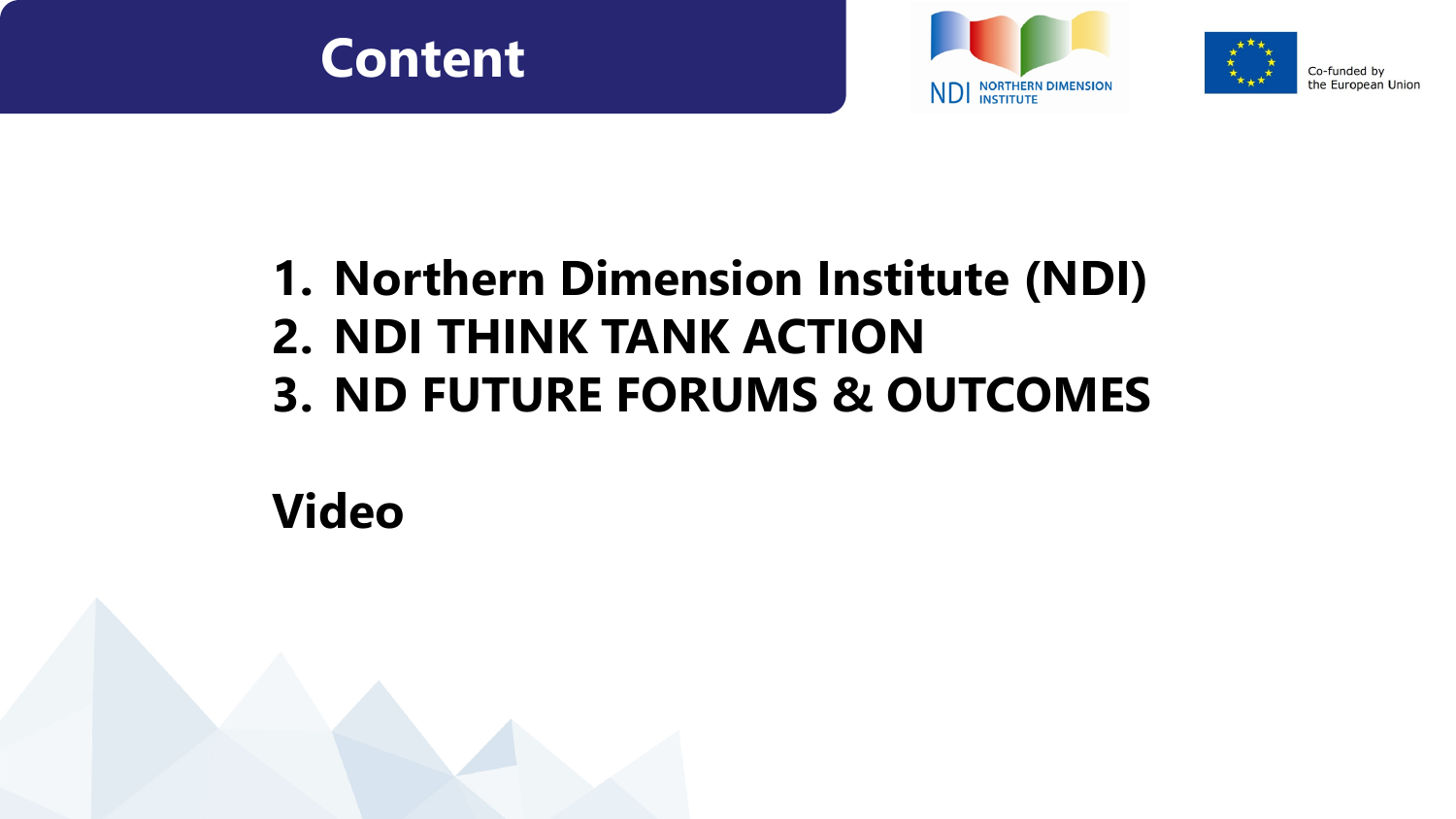## **Northern Dimension Institute**





- **Open Network of over 30 universities and research institutions in the ND area**
- **Aalto University/Center for Emerging Markets - CEMA!T leads since 2013 with co-coordinators St. Petersburg State University of Economics (UNECON) and Northern (Arctic) Federal University (NArFU),Russia**
- **Pools expertise primarily in the four priority sectors of the Northern Dimension Policy [www.northerndimension.info](http://www.northerndimension.info/)**

**#ND\_Institute #NorthernDimension**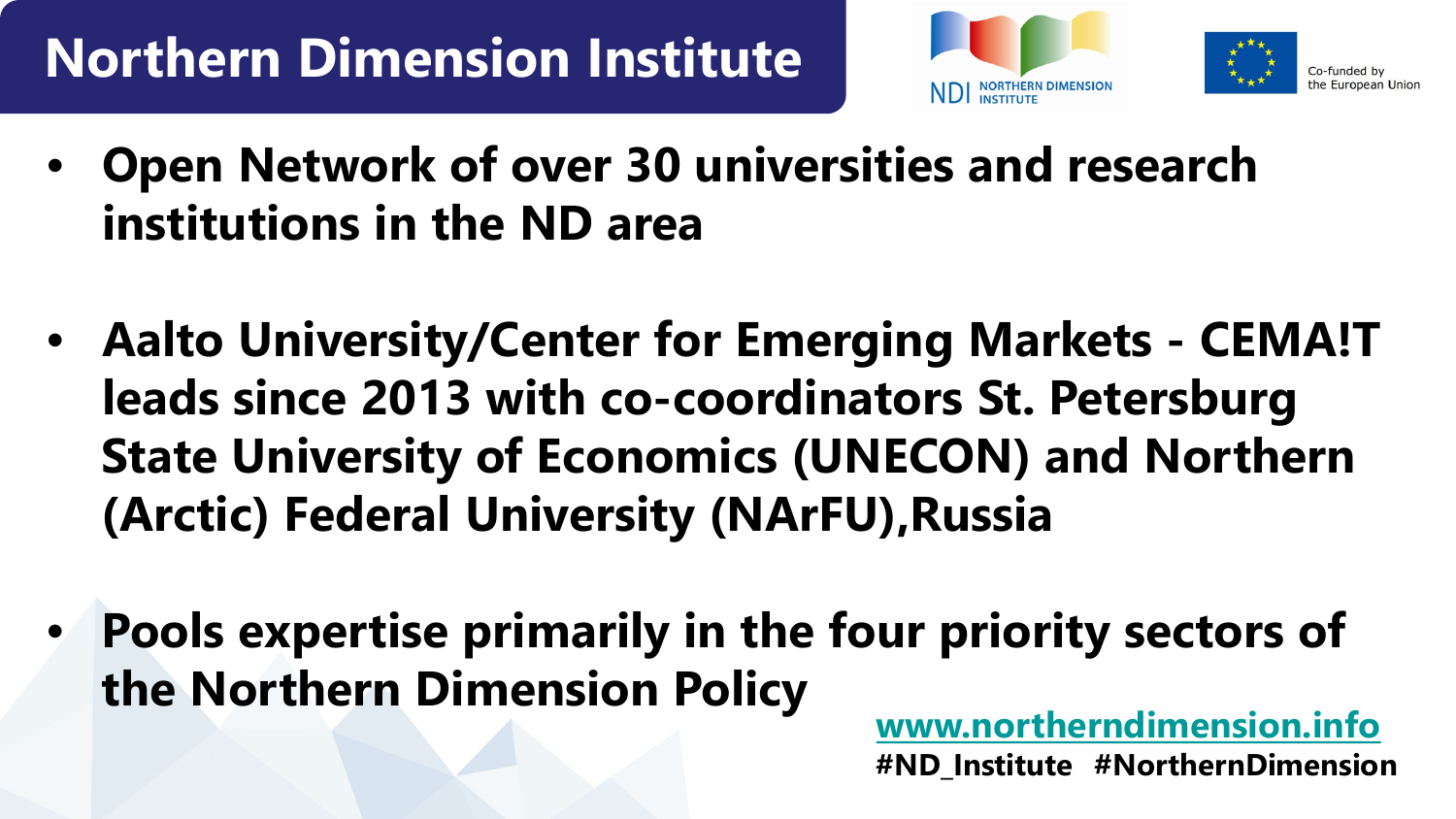

# **NDI THINK TANK ACTION**

# **Development of the think tank functions of the Northern Dimension Institute**

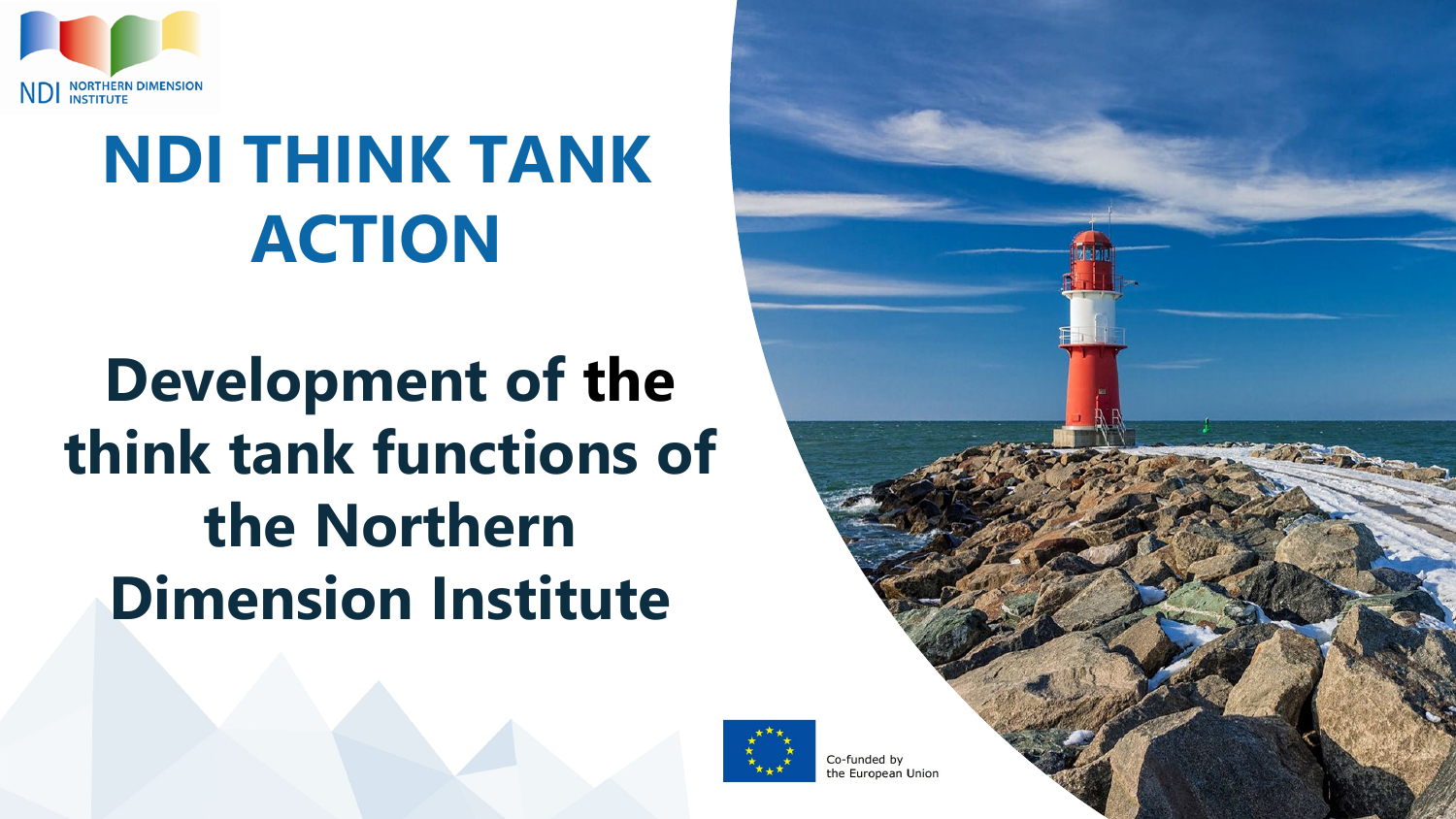### **NDI Think Tank Facts**





Co-funded by<br>the European Union

| <b>Financing</b>        | <b>Country</b> |
|-------------------------|----------------|
| <b>EC DG NEAR (90%)</b> | 600 000 EUR    |
| Partner co-financing    | 10 %           |
| <b>Total budget</b>     | 668 455 EUR    |
| <b>Duration</b>         | 36 months      |
| <b>Starting date</b>    | 20/12/2018     |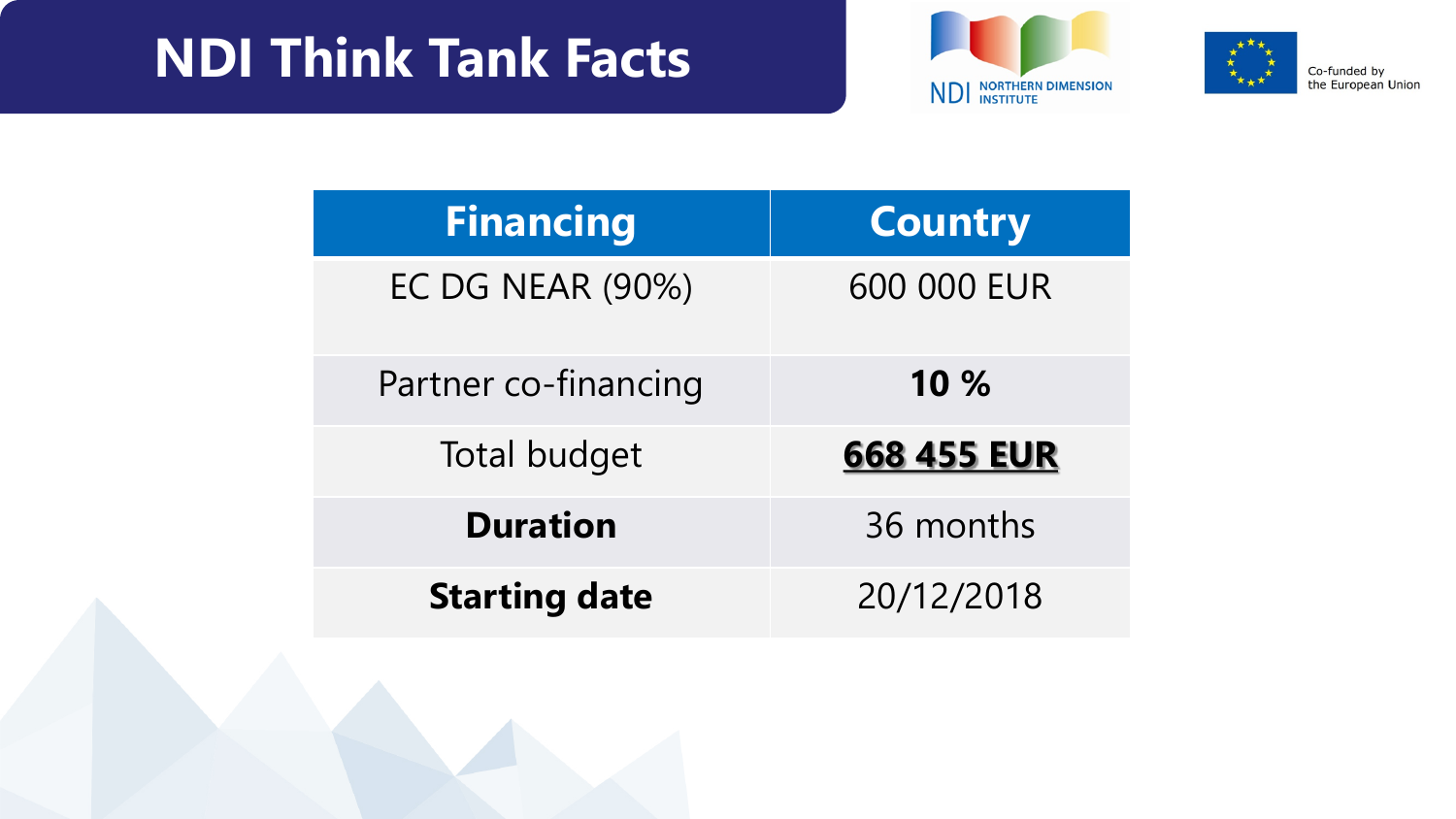## **NDI Think Tank Partners**





**Aalto University, Lead Partner, Finland**



**Aalto University** 

**University of Oulu, Finland**



**Northern (Arctic) Federal University, Russian Federation**



**International Institute for Applied Systems Analysis, Austria**



**St. Petersburg State University of Economics, Russian Federation**

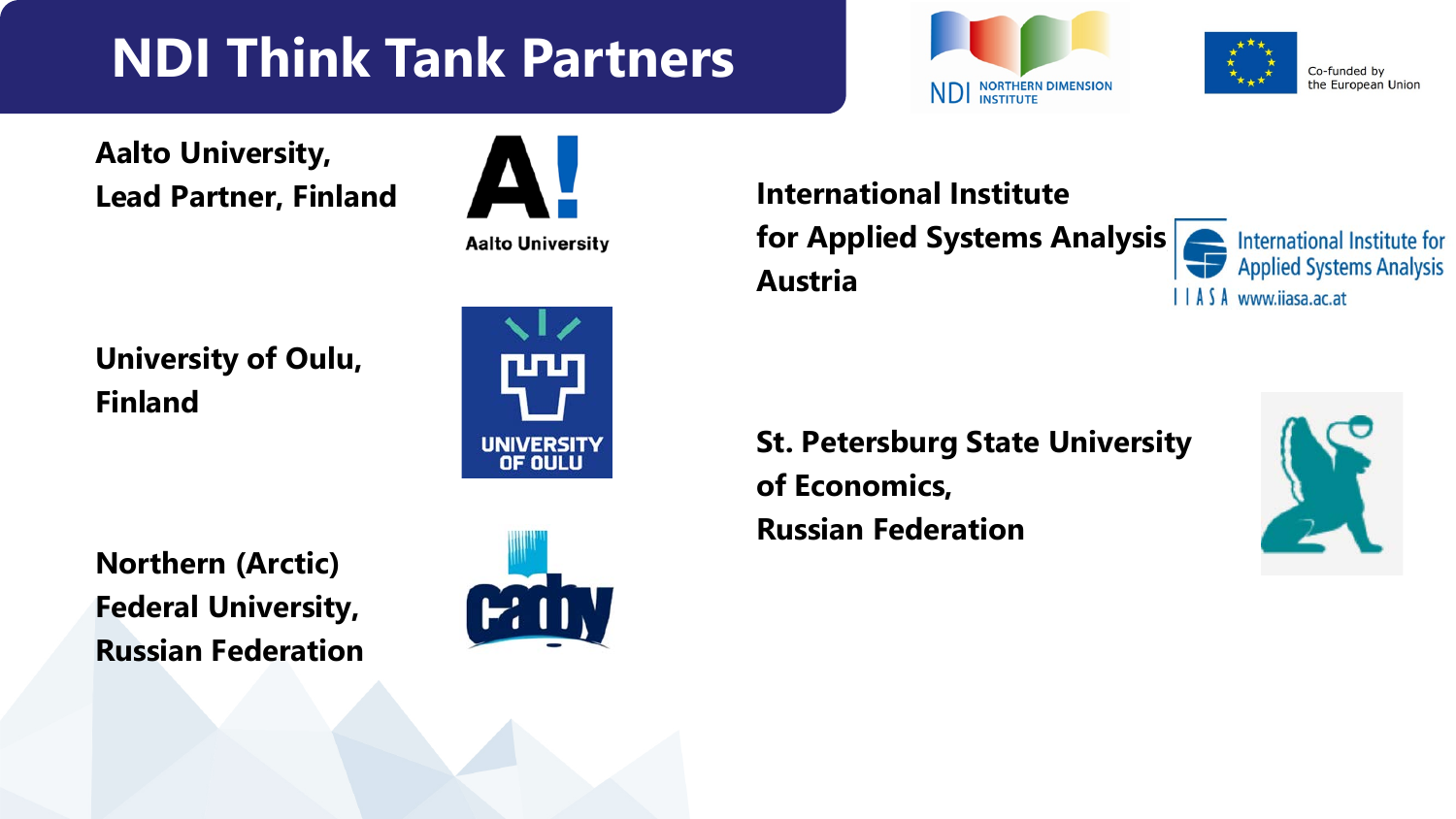### **NDI Coordination Team**





Co-funded by the European Union

**Professor Riitta Kosonen, Head of the Action riitta.kosonen@aalto.fi Minna Hanhijärvi, Project Leader minna.hanhijarvi@aalto.fi Hanna-Elina Koivisto, Communication Coordinator hanna-elina.koivisto@aalto.fi Dr. Päivi Karhunen, Research Manager paivi.karhunen@aalto.fi** 

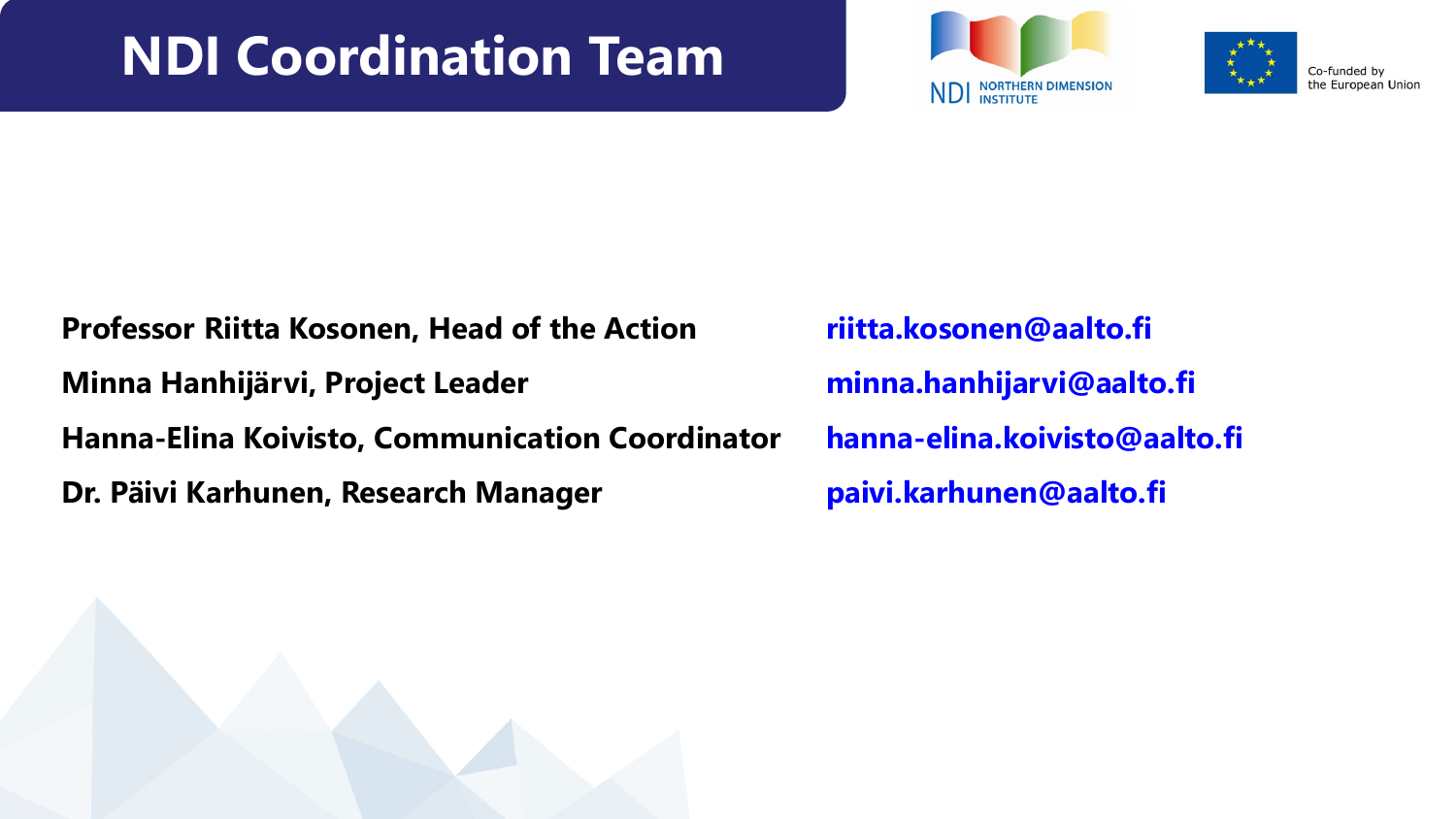



Co-funded by the European Unior

## **Enhance genuine regional cooperation in the Northern Dimension area through science diplomacy, capacity building and people-to-people contacts**.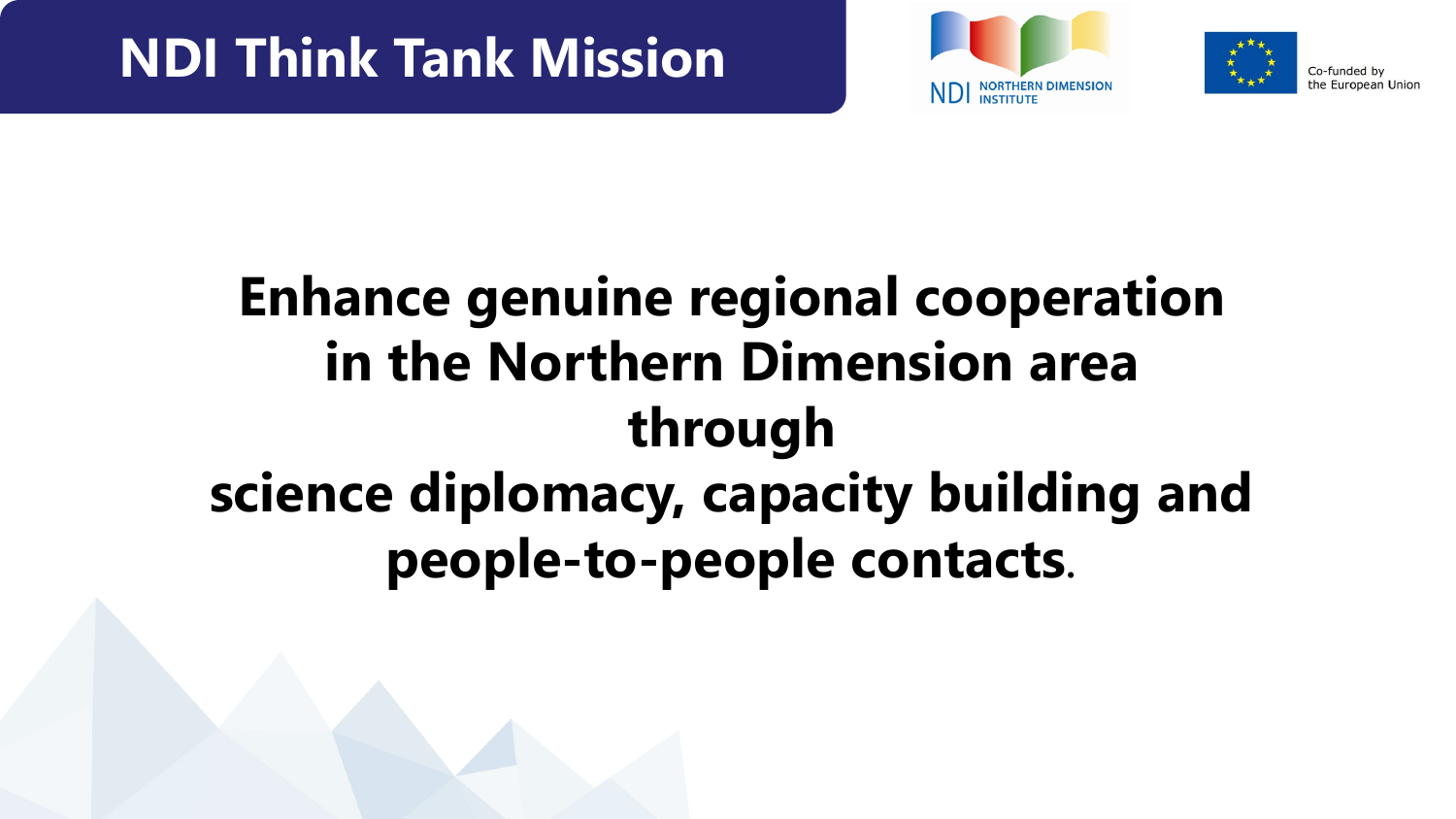



**Support ND decision-makers in their research-based information needs, thus enhancing evidence-based decision-making.**

**Connect the ND decision-makers with the academic community into an open dialogue, people-to-people contacts, co-creation and dissemination in the thematic fields of the four ND partnerships.**

**Strengthen the voice of the academic community, NGOs and the business community in dialogue on the common challenges and available solutions in the ND area.** 

**Raise awareness of the ND collaborations outcomes and research-based solutions to the future challenges in ND area.**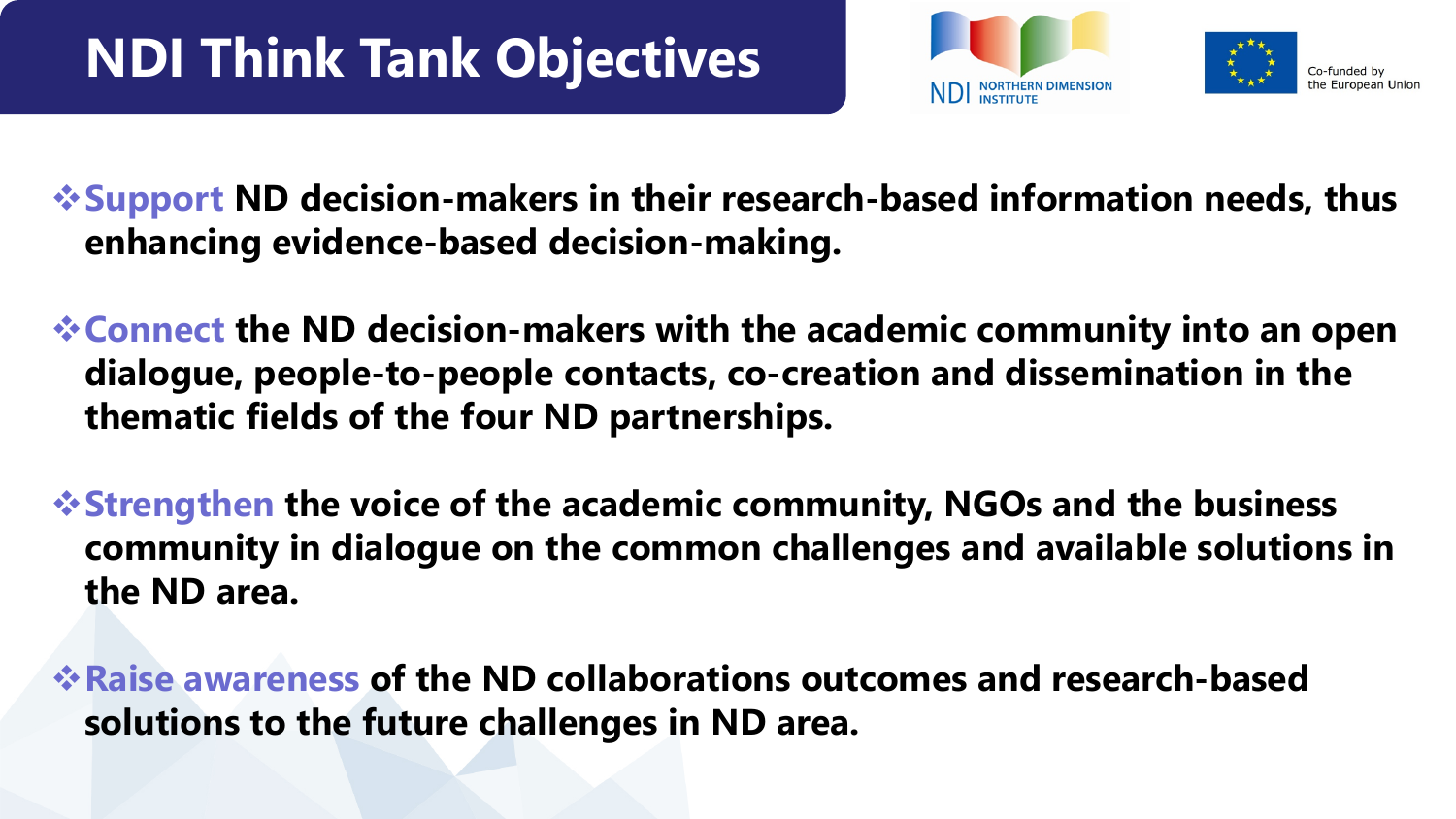### **NDI Think Tank Co-creation Concept**





Co-funded by the European Union

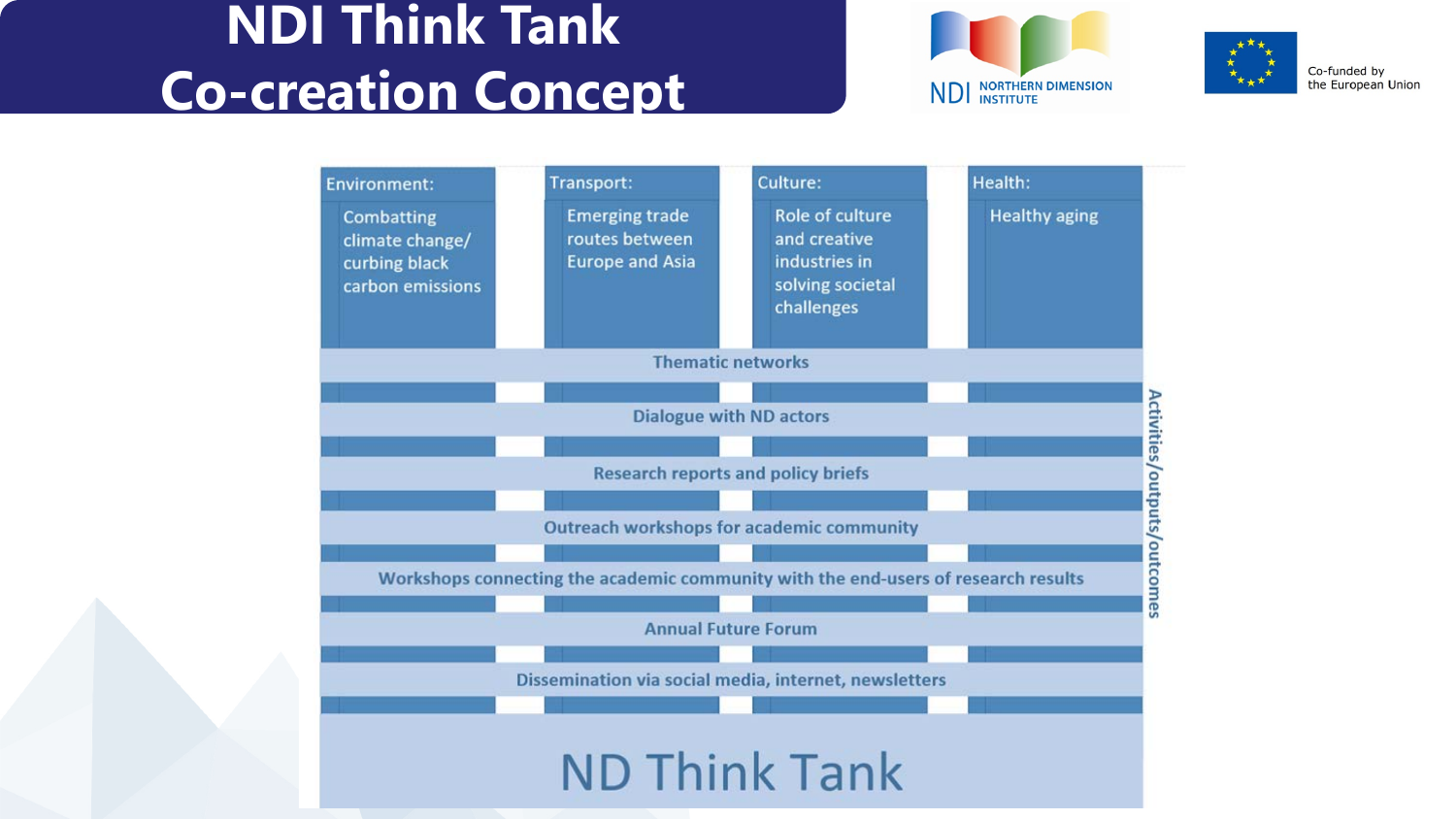## **NDI Think Tank Activities 2019**







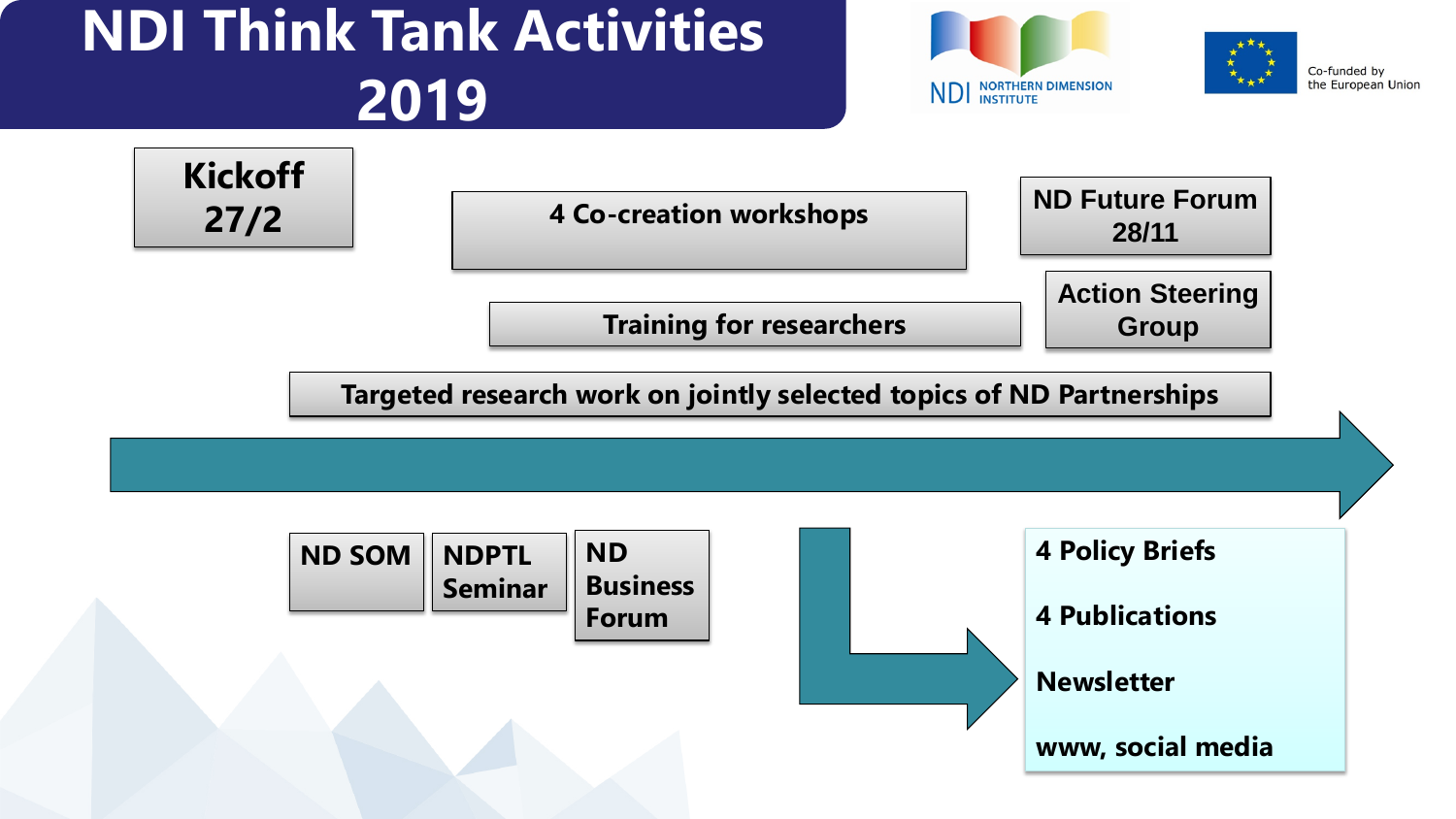### **ND thematic research focus areas**





**NDI facilitates thematic research on the jointly identified thematic focus areas under the ND Partnerships as issues and challenges that will shape the future developments throughout the ND area and that could be collaboratively addressed through ND cooperation.**

**Transport: Emerging trade routes between Europe and Asia** 

**NDI identifies topics of interest under the thematic focus areas for the ND Partnerships to ensure relevance of the research outcomes and their applicable format (policy briefs, reports, analysis, other)**

 **What are the information needs and gaps for the NDPTL in this theme? On which topics there is a need for research-based solutions, recommendations for action?**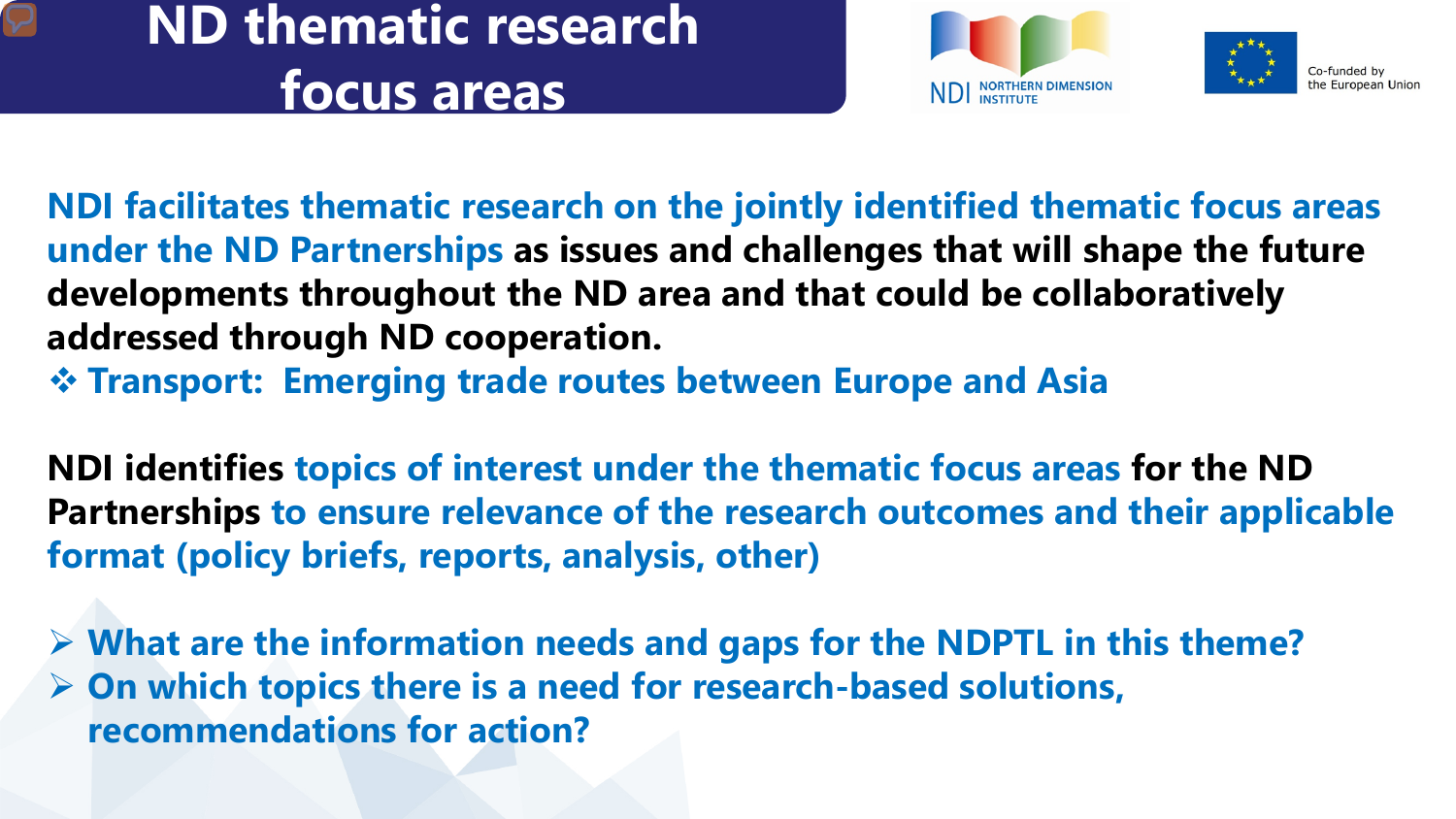

# **NDI FUTURE FORUMS 2018**



Co-funded by the European Union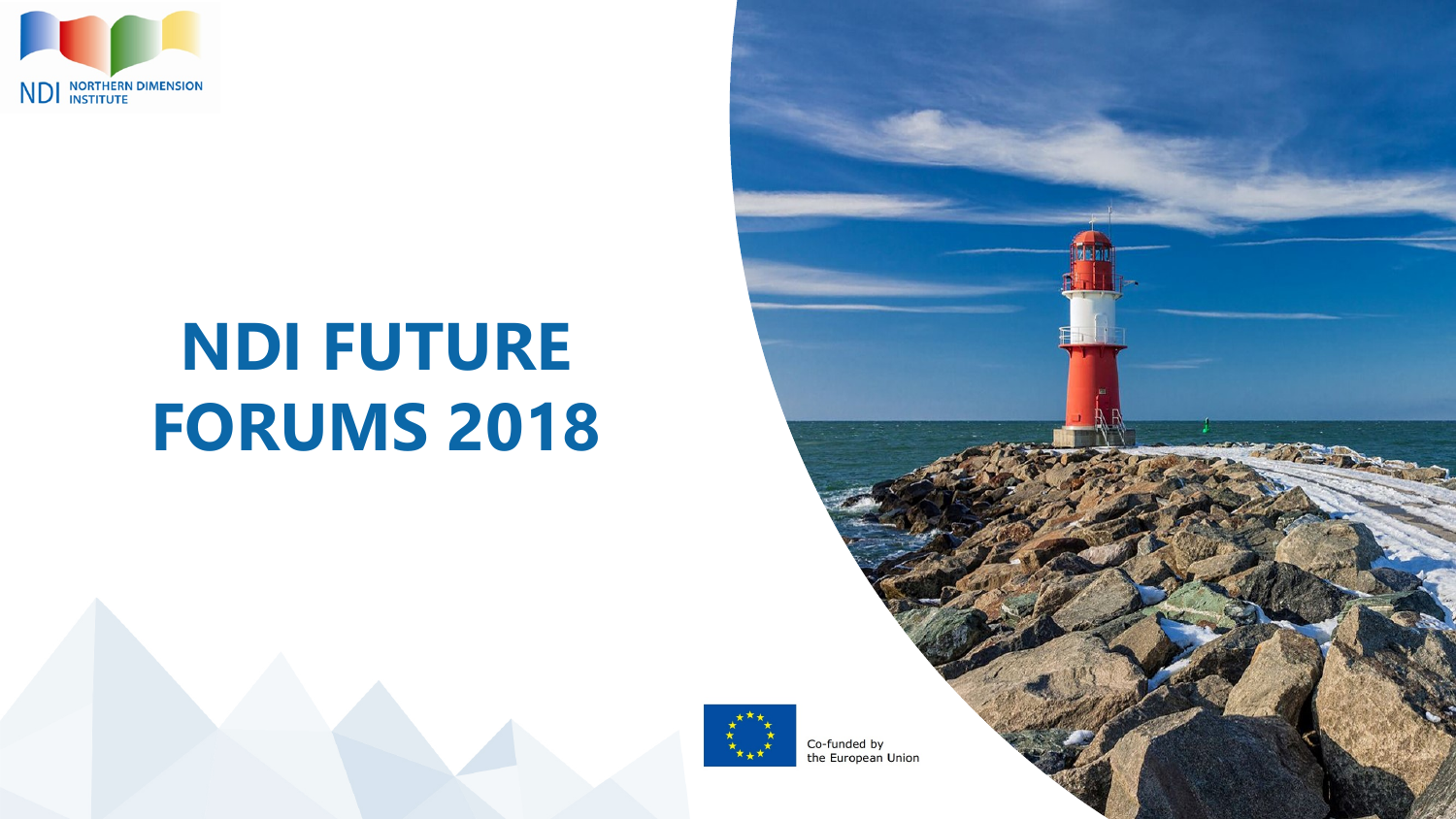## **ND Future Forums**





**NDI/Aalto University arranged four high-level ND Future Forums in November 2018 in St. Petersburg, Brussels and Helsinki to support each of the ND Partnerships.**

**ND Future Forums on Environment and Transport and Logistics were arranged in Brussels on consecutive days 19 and 20 November 2018** 

**ND FF on Transport and Logistics was focused on Emerging trade routes between Europe and Asia – Impacts of China's Belt and Road Initiative on Northern Europe**

- **Keynote speakers from EC and Russian Ministry of Transport**
- **Research interventions**
- **Land and maritime transport and logistics companies**
- **Transport authorities**
- **Panel discussions; MEPs**
- **Outcomes: Policy Brief and video**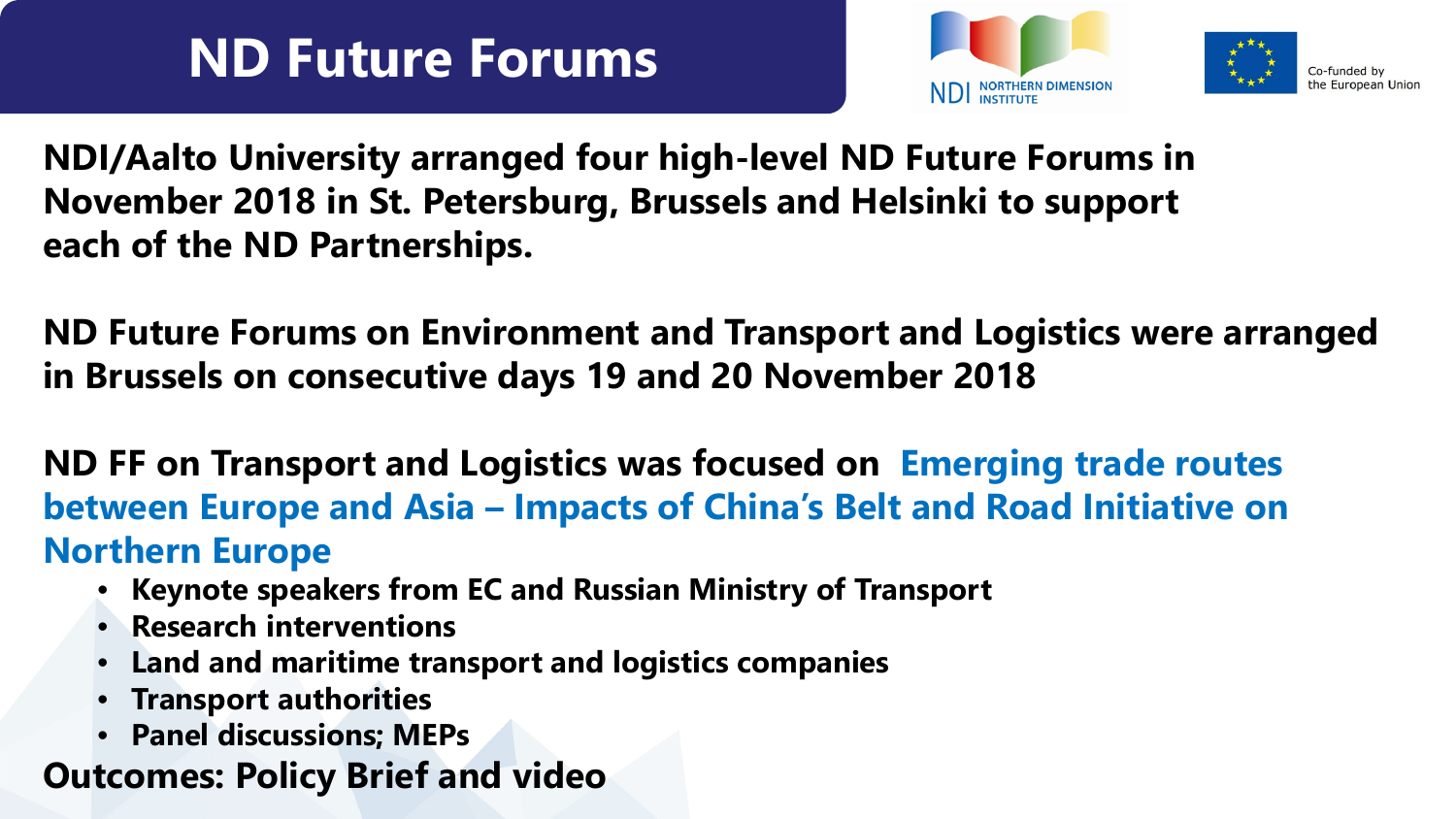



Co-funded by the European Union

**A Policy Brief – Ensuring the Sustainability of Euro-Asian Transport Connections – was prepared based on the presentations and discussions among the researchers and commentators in the ND Future Forum by NDI/Aalto University and IIASA**

**Short document presenting research and discussion findings at the ND Future Forum to ND policy actors, and offering recommendations for action.** 



Northern Dimension Institute

Policy Brief 3 - February 2019

#### **Ensuring the Sustainability of Euro-Asian Transport Connections**

Growth in Euro-Asian trade and rising international interest to the Arctic have generated several initiatives to develop the land and Arctic maritime connections between Europe and Asia. Opening of new routes and increase in transportation capacities of existing ones are bringing social, economic and environmental impacts to the N7orthern Dimension (ND) area as well.

The ND Future Forum on Transport<sup>1</sup> discussed implications of the emergence of new Euro-Asian land and Arctic maritime connections to the NDI area. The forum concluded that

\* Sustainable development of Euro-Asian transport connections requires partnership and dialogue between all parties involved, including the EU, Russia, other ND countries, and Asian countries such as China, Japan and South Korea

\*International regulation and utilization of modern technologies are needed to improve traffic safety and to control environmental risks caused by increasing traffic. This is particularly important in the Arctic with its fragile ecosystem.

\*The ND Partnership on Transport and Logistics (NDPTL) offers a platform for dialogue in the ND area on an equal footing. It could be utilized to exchange information on investment plans and to facilitate coordinated action in the ND area, and thereby contribute to the aim of the European Commission on having a common European approach to global connectivity development.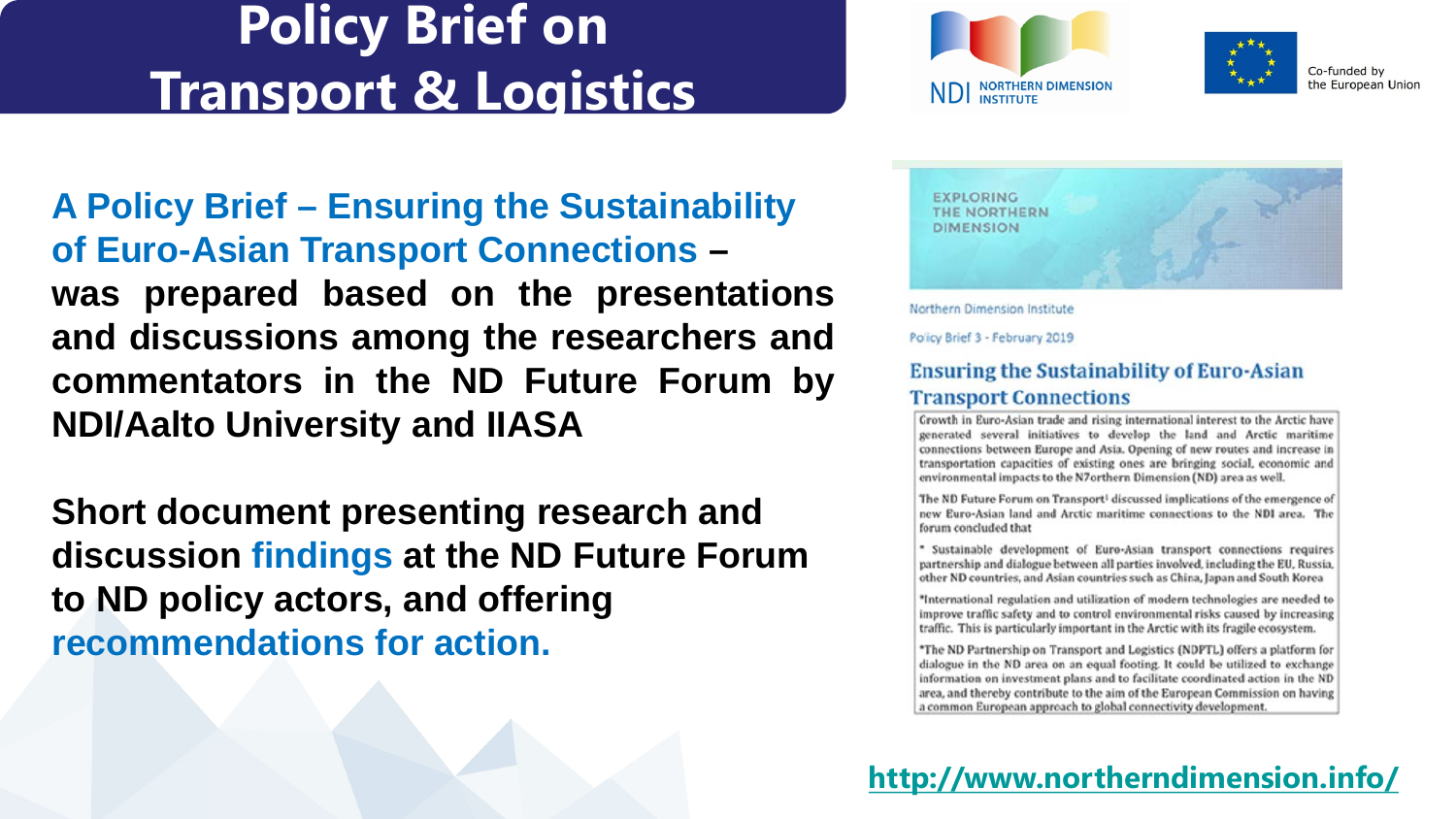### **Findings/challenges:**

- **1) Safety of transportation: traffic safety, ecological and political risks,**
- **2) Discrepancies in the regulation of transportation both within the ND area and between the EU and its Southern and Eastern neighbors: border-crossing procedures, transport costs,**
- **3) Uncertainties related to Asian countries' governmental policies relevant to transportation,**





Co-funded by the European Union



Northern Dimension Institute

Policy Brief 3 - February 2019

#### **Ensuring the Sustainability of Euro-Asian Transport Connections**

Growth in Euro-Asian trade and rising international interest to the Arctic have generated several initiatives to develop the land and Arctic maritime connections between Europe and Asia. Opening of new routes and increase in transportation capacities of existing ones are bringing social, economic and environmental impacts to the N7orthern Dimension (ND) area as well.

The ND Future Forum on Transport<sup>1</sup> discussed implications of the emergence of new Euro-Asian land and Arctic maritime connections to the NDI area. The forum concluded that

\* Sustainable development of Euro-Asian transport connections requires partnership and dialogue between all parties involved, including the EU, Russia, other ND countries, and Asian countries such as China, Japan and South Korea

\*International regulation and utilization of modern technologies are needed to improve traffic safety and to control environmental risks caused by increasing traffic. This is particularly important in the Arctic with its fragile ecosystem.

\*The ND Partnership on Transport and Logistics (NDPTL) offers a platform for dialogue in the ND area on an equal footing. It could be utilized to exchange information on investment plans and to facilitate coordinated action in the ND area, and thereby contribute to the aim of the European Commission on having a common European appreach to global connectivity development.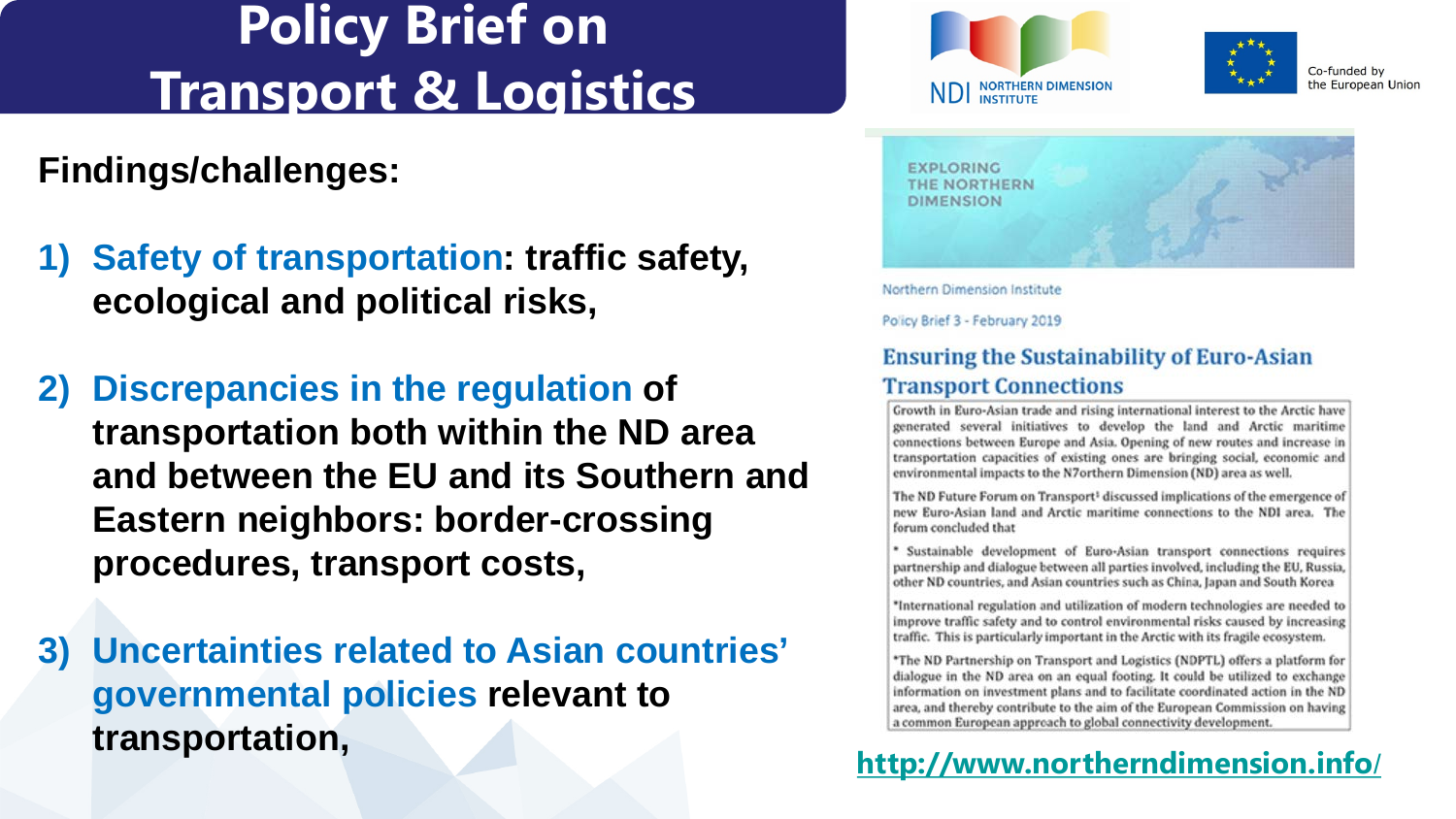### **Recommended solutions:**

- **International regulation and utilization of modern technologies to improve traffic safety and to control environmental risks caused by increasing traffic,**
- **❖ Harmonizing regulation of transportation both within the ND area and between the EU and its Southern and Eastern neighbors to remove bottlenecks and thereby improve the economic sustainability of connections.**





Co-funded by the European Union



Northern Dimension Institute

Policy Brief 3 - February 2019

#### **Ensuring the Sustainability of Euro-Asian Transport Connections**

Growth in Euro-Asian trade and rising international interest to the Arctic have generated several initiatives to develop the land and Arctic maritime connections between Europe and Asia. Opening of new routes and increase in transportation capacities of existing ones are bringing social, economic and environmental impacts to the N7orthern Dimension (ND) area as well.

The ND Future Forum on Transport<sup>1</sup> discussed implications of the emergence of new Euro-Asian land and Arctic maritime connections to the NDI area. The forum concluded that

\* Sustainable development of Euro-Asian transport connections requires partnership and dialogue between all parties involved, including the EU, Russia, other ND countries, and Asian countries such as China, Japan and South Korea

\*International regulation and utilization of modern technologies are needed to improve traffic safety and to control environmental risks caused by increasing traffic. This is particularly important in the Arctic with its fragile ecosystem.

\*The ND Partnership on Transport and Logistics (NDPTL) offers a platform for dialogue in the ND area on an equal footing. It could be utilized to exchange information on investment plans and to facilitate coordinated action in the ND area, and thereby contribute to the aim of the European Commission on having a common European appreach to global connectivity development.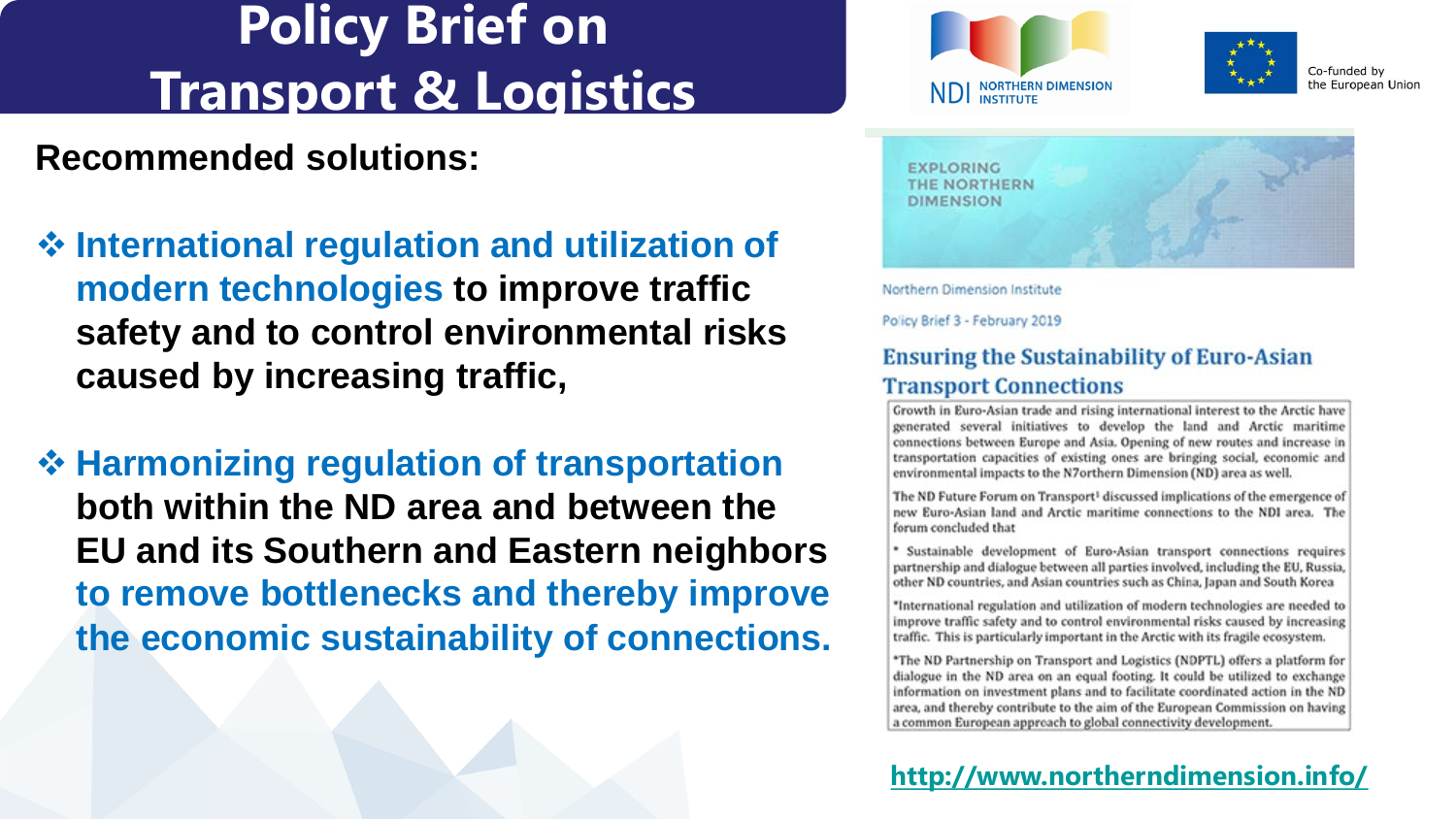### **Recommended solutions:**

- **NDPTL could be utilized to exchange information on investment plans and to facilitate coordinated action in the ND area, and thereby contribute to the aim of the EC on having a common European approach to global connectivity development.**
- **Future development scenarios of Euro-Asian transportation, including the competitiveness of alternative routes, need to take into account environmental and political uncertainties in the countries along the routes.**
- **Corporate and public policy-makers could exploit more effectively research-based knowledge and expertise on these issues.**





Co-funded by the European Union



Northern Dimension Institute

Policy Brief 3 - February 2019

#### **Ensuring the Sustainability of Euro-Asian Transport Connections**

Growth in Euro-Asian trade and rising international interest to the Arctic have generated several initiatives to develop the land and Arctic maritime connections between Europe and Asia. Opening of new routes and increase in transportation capacities of existing ones are bringing social, economic and environmental impacts to the N7orthern Dimension (ND) area as well.

The ND Future Forum on Transport<sup>1</sup> discussed implications of the emergence of new Euro-Asian land and Arctic maritime connections to the NDI area. The forum concluded that

\* Sustainable development of Euro-Asian transport connections requires partnership and dialogue between all parties involved, including the EU, Russia, other ND countries, and Asian countries such as China, Japan and South Korea

\*International regulation and utilization of modern technologies are needed to improve traffic safety and to control environmental risks caused by increasing traffic. This is particularly important in the Arctic with its fragile ecosystem.

\*The ND Partnership on Transport and Logistics (NDPTL) offers a platform for dialogue in the ND area on an equal footing. It could be utilized to exchange information on investment plans and to facilitate coordinated action in the ND area, and thereby contribute to the aim of the European Commission on having a common European appreach to global connectivity development.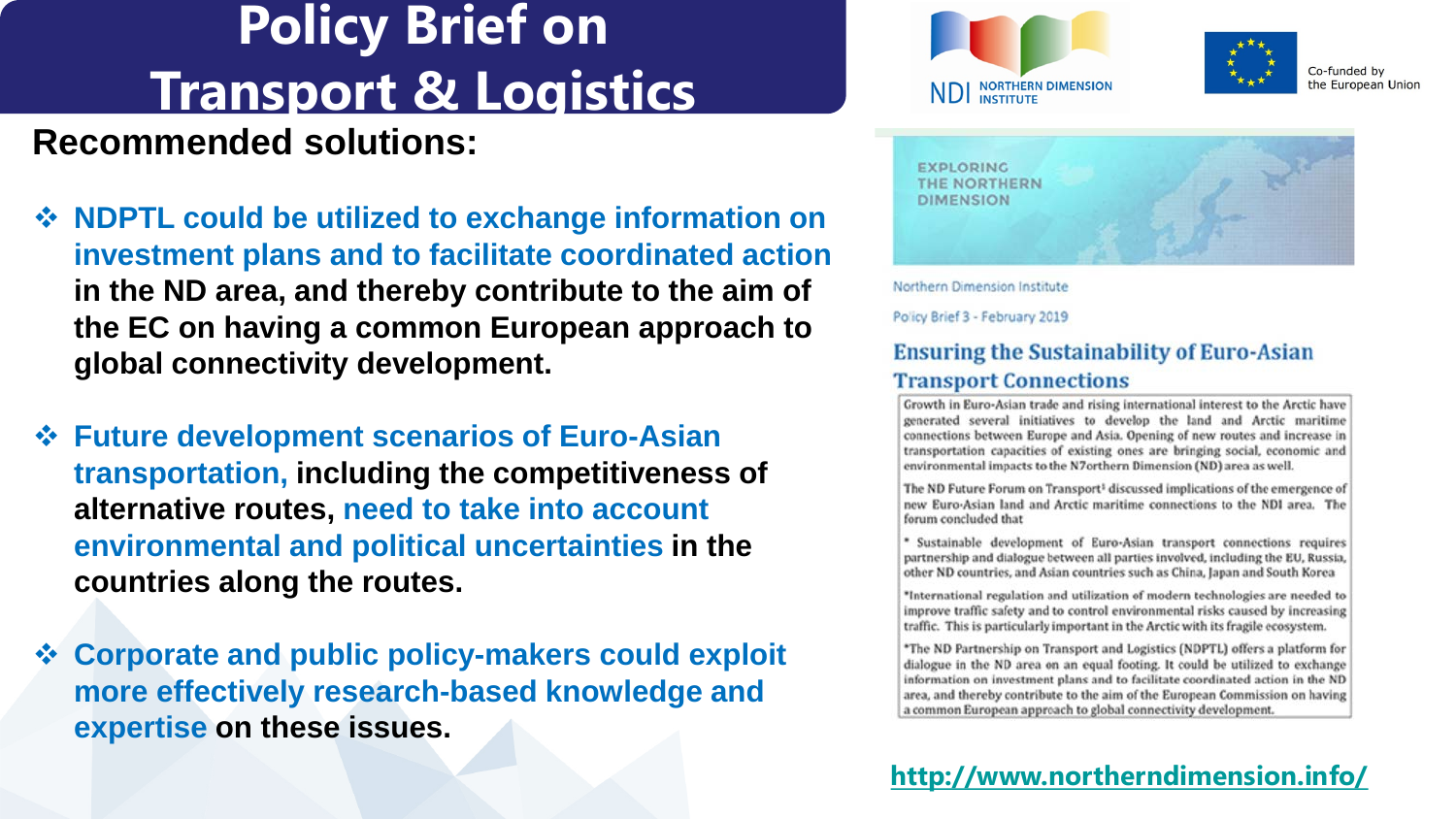**ND expert network on transport and logistics:**

- **☆ Railway links between Europe and Asia: Dr. Gerhard Troche, Senior Scientific Researcher – Rail Freight and European Issues / EU Rail Freight Corridors, Royal Institute of Technology KTH, Sweden**
- **Transportation connections and economic cooperation between the EU, the Eurasian Economic Union, China and other key Asian actors: Dr. Elena Rovenskaya, Program Director, International Institute for Applied Systems Analysis IIASA, Austria**
- **Arctic Maritime Connections: Associate Professor Bjørn Gunnarsson, the Centre for High North Logistics (CHNL) at Nord University Business School, Bodø, Norway**





Co-funded by the European Union



Northern Dimension Institute

Policy Brief 3 - February 2019

#### **Ensuring the Sustainability of Euro-Asian Transport Connections**

Growth in Euro-Asian trade and rising international interest to the Arctic have generated several initiatives to develop the land and Arctic maritime connections between Europe and Asia. Opening of new routes and increase in transportation capacities of existing ones are bringing social, economic and environmental impacts to the N7orthern Dimension (ND) area as well.

The ND Future Forum on Transport<sup>1</sup> discussed implications of the emergence of new Euro-Asian land and Arctic maritime connections to the NDI area. The forum concluded that

\* Sustainable development of Euro-Asian transport connections requires partnership and dialogue between all parties involved, including the EU, Russia, other ND countries, and Asian countries such as China, Japan and South Korea

\*International regulation and utilization of modern technologies are needed to improve traffic safety and to control environmental risks caused by increasing traffic. This is particularly important in the Arctic with its fragile ecosystem.

\*The ND Partnership on Transport and Logistics (NDPTL) offers a platform for dialogue in the ND area on an equal footing. It could be utilized to exchange information on investment plans and to facilitate coordinated action in the ND area, and thereby contribute to the aim of the European Commission on having a common European appreach to global connectivity development.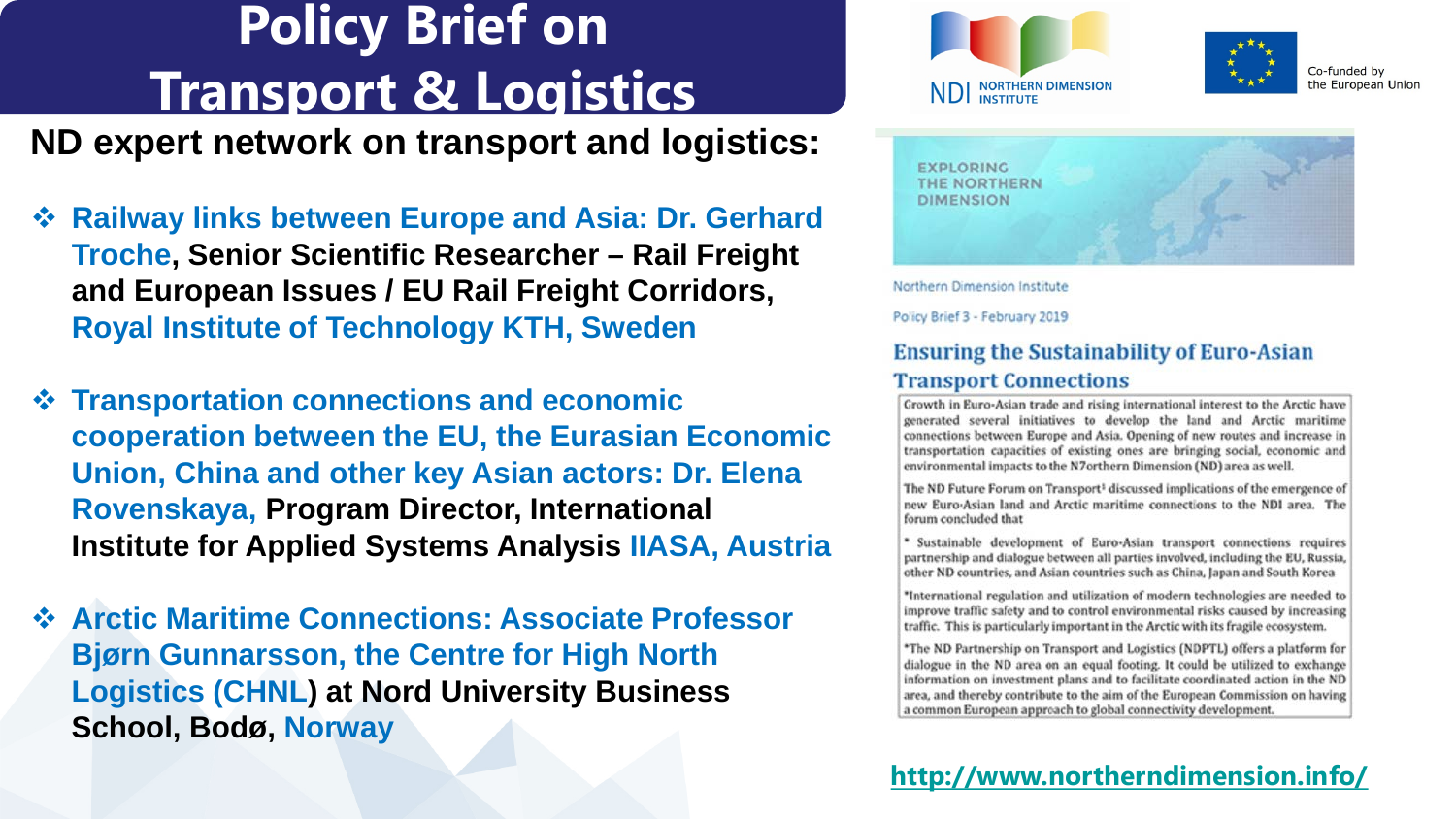

# **[VIDEO](https://vimeo.com/311782414)**

# **ND FUTURE FORUMS on Environment and Transport & Logistics 19 & 20 November 2018**